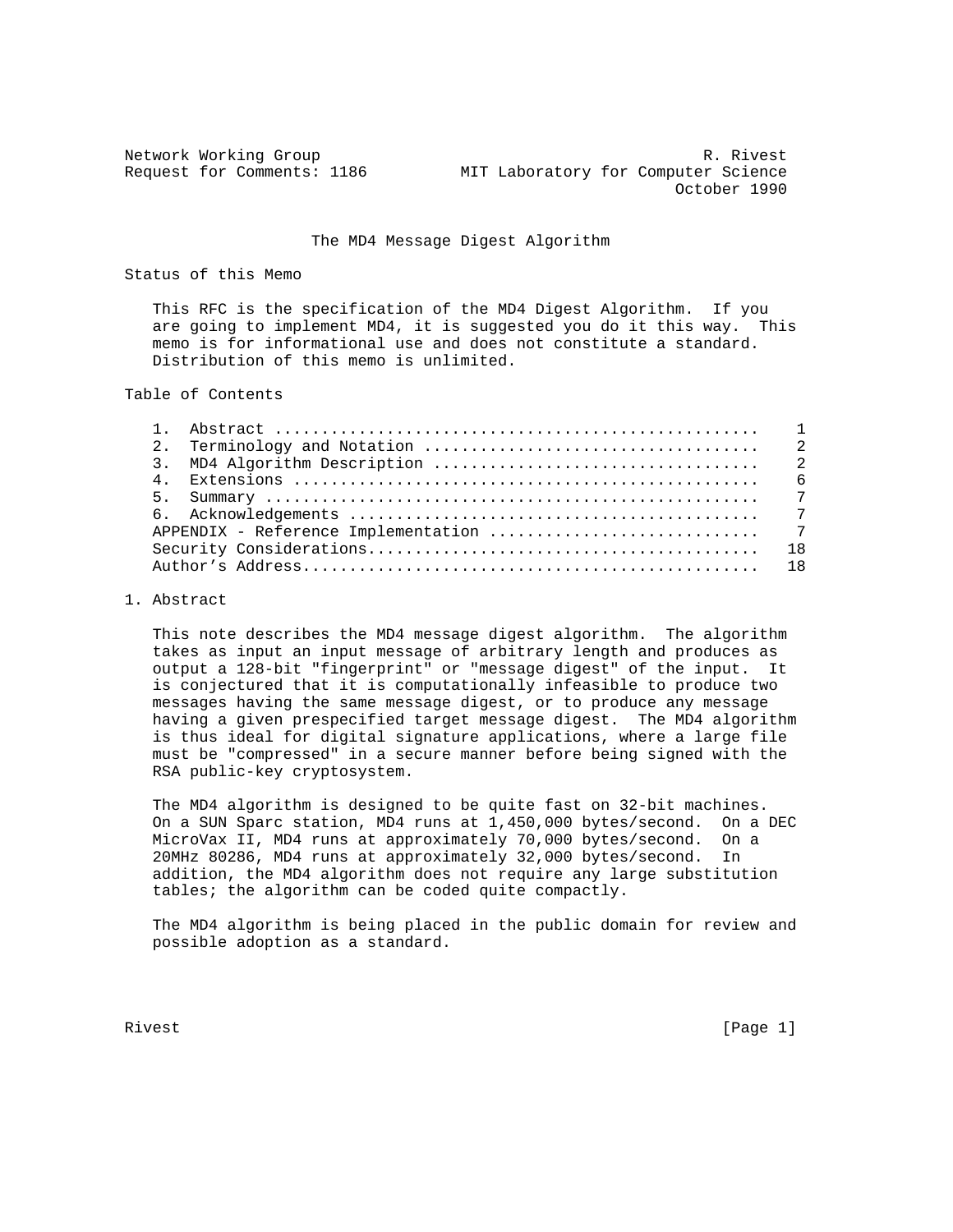(Note: The document supersedes an earlier draft. The algorithm described here is a slight modification of the one described in the

2. Terminology and Notation

 In this note a "word" is a 32-bit quantity and a byte is an 8-bit quantity. A sequence of bits can be interpreted in a natural manner as a sequence of bytes, where each consecutive group of 8 bits is interpreted as a byte with the high-order (most significant) bit of each byte listed first. Similarly, a sequence of bytes can be interpreted as a sequence of 32-bit words, where each consecutive group of 4 bytes is interpreted as a word with the low-order (least significant) byte given first.

 Let x\_i denote "x sub i". If the subscript is an expression, we surround it in braces, as in  $x_{i+1}$ . Similarly, we use  $\wedge$  for superscripts (exponentiation), so that  $x^i$  denotes x to the i-th power.

 Let the symbol "+" denote addition of words (i.e., modulo- 2^32 addition). Let X <<< s denote the 32-bit value obtained by circularly shifting (rotating) X left by s bit positions. Let not(X) denote the bit-wise complement of X, and let X v Y denote the bit-wise OR of X and Y. Let X xor Y denote the bit-wise XOR of X and Y, and let XY denote the bit-wise AND of X and Y.

3. MD4 Algorithm Description

 We begin by supposing that we have a b-bit message as input, and that we wish to find its message digest. Here b is an arbitrary nonnegative integer; b may be zero, it need not be a multiple of 8, and it may be arbitrarily large. We imagine the bits of the message written down as follows:

 $m_0 m_1 \ldots m_{b-1}$ .

 The following five steps are performed to compute the message digest of the message.

Step 1. Append padding bits

 The message is "padded" (extended) so that its length (in bits) is congruent to 448, modulo 512. That is, the message is extended so that it is just 64 bits shy of being a multiple of 512 bits long. Padding is always performed, even if the length of the message is already congruent to 448, modulo 512 (in which case 512 bits of padding are added).

Rivest [Page 2]

draft.)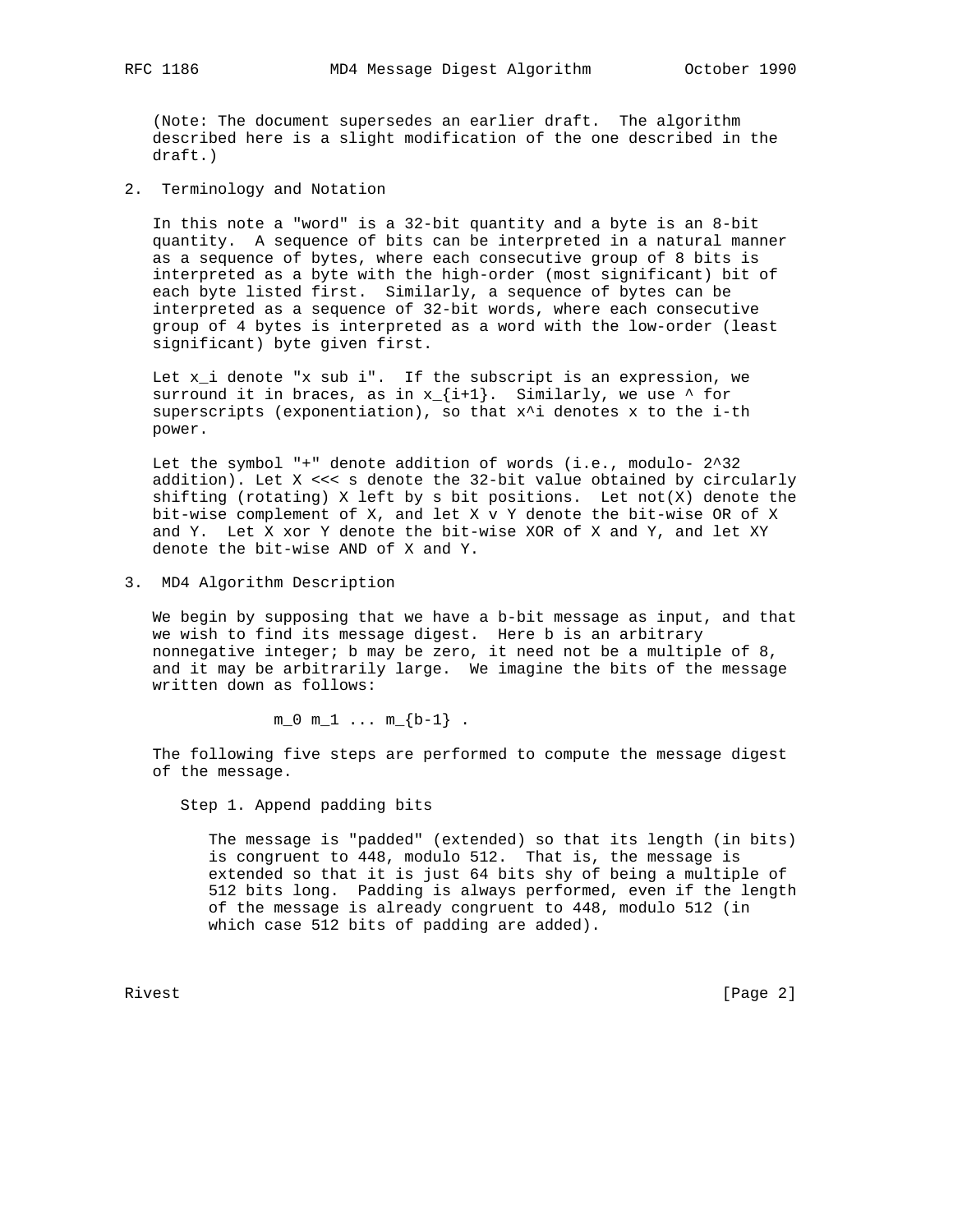Padding is performed as follows: a single "1" bit is appended to the message, and then enough zero bits are appended so that the length in bits of the padded message becomes congruent to 448, modulo 512.

Step 2. Append length

 A 64-bit representation of b (the length of the message before the padding bits were added) is appended to the result of the previous step. In the unlikely event that b is greater than 2^64, then only the low-order 64 bits of b are used. (These bits are appended as two 32-bit words and appended low-order word first in accordance with the previous conventions.)

 At this point the resulting message (after padding with bits and with b) has a length that is an exact multiple of 512 bits. Equivalently, this message has a length that is an exact multiple of 16 (32-bit) words. Let M[0 ... N-1] denote the words of the resulting message, where N is a multiple of 16.

Step 3. Initialize MD buffer

 A 4-word buffer (A,B,C,D) is used to compute the message digest. Here each of A,B,C,D are 32-bit registers. These registers are initialized to the following values in hexadecimal, low-order bytes first):

 word A: 01 23 45 67 word B: 89 ab cd ef word C: fe dc ba 98 word D: 76 54 32 10

Step 4. Process message in 16-word blocks

 We first define three auxiliary functions that each take as input three 32-bit words and produce as output one 32-bit word.

 $f(X,Y,Z)$  = XY v not $(X)Z$  $g(X,Y,Z)$  = XY v XZ v YZ  $h(X,Y,Z) = X x 0 Y Y x 0 Y Z$ 

> In each bit position f acts as a conditional: if x then y else z. (The function f could have been defined using + instead of v since XY and not  $(X)Z$  will never have  $1's$  in the same bit position.) In each bit position g acts as a majority function: if at least two of x, y, z are on, then g has a one in that bit position, else g has a zero. It is interesting to note that if

Rivest [Page 3]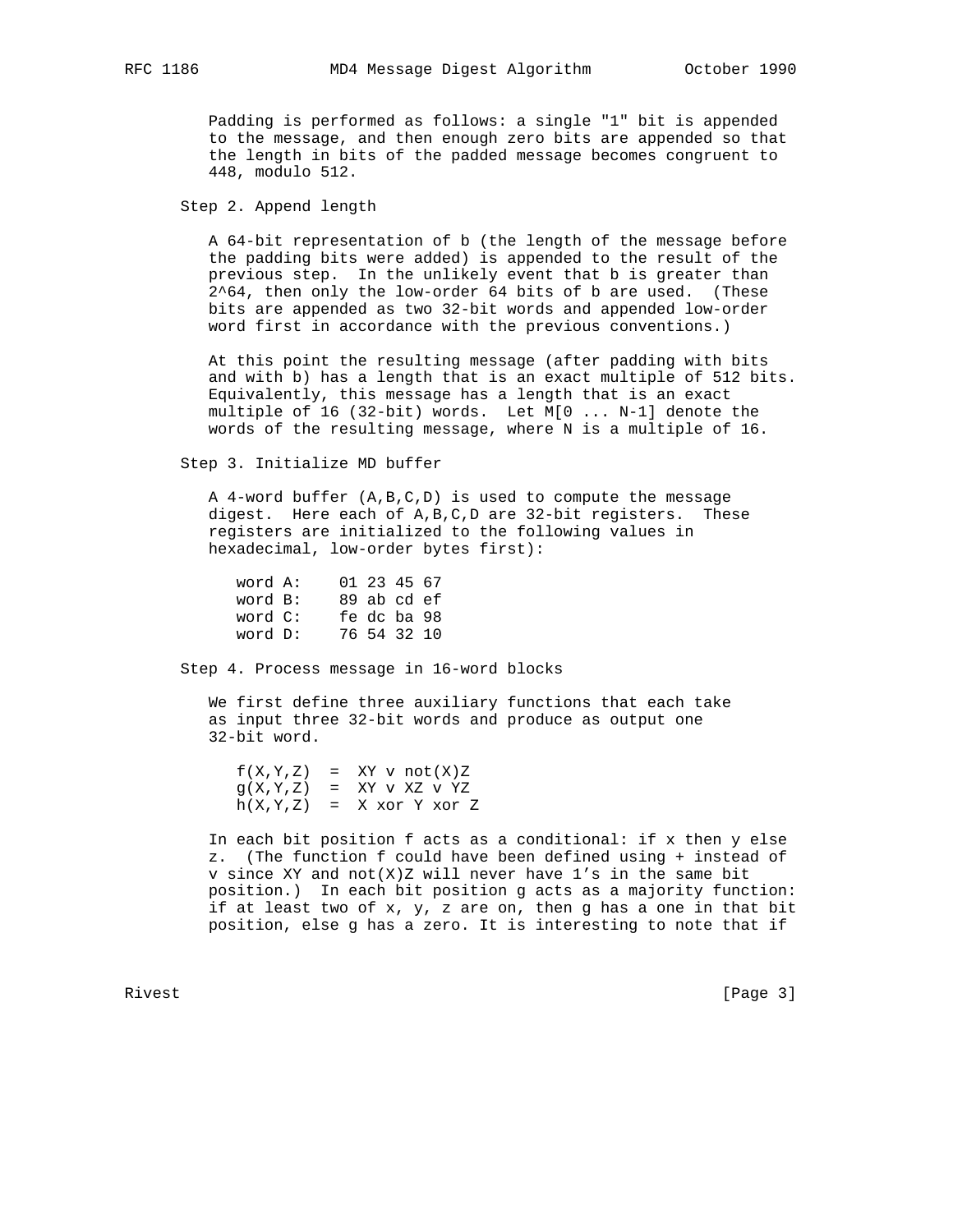```
 the bits of X, Y, and Z are independent and unbiased, the each
bit of f(X,Y,Z) will be independent and unbiased, and similarly
each bit of g(X,Y,Z) will be independent and unbiased. The
 function h is the bit-wise "xor" or "parity" function; it has
 properties similar to those of f and g.
 Do the following:
For i = 0 to N/16-1 do /* process each 16-word block */
        For j = 0 to 15 do: /* copy block i into X */
          Set X[j] to M[i*16+j].
         end /* of loop on j */
         Save A as AA, B as BB, C as CC, and D as DD.
         [Round 1]
           Let [A B C D i s] denote the operation
                A = (A + f(B, C, D) + X[i]) \iff S Do the following 16 operations:
                 [A B C D 0 3]
                 [D A B C 1 7]
                 [C D A B 2 11]
                 [B C D A 3 19]
                 [A B C D 4 3]
                 [D A B C 5 7]
                 [C D A B 6 11]
                 [B C D A 7 19]
                 [A B C D 8 3]
                 [D A B C 9 7]
                 [C D A B 10 11]
                 [B C D A 11 19]
                 [A B C D 12 3]
                 [D A B C 13 7]
                 [C D A B 14 11]
                 [B C D A 15 19]
         [Round 2]
           Let [A B C D i s] denote the operation
                A = (A + g(B, C, D) + X[i] + 5A827999) <<< s.
           (The value 5A..99 is a hexadecimal 32-bit
           constant, written with the high-order digit
           first. This constant represents the square
           root of 2. The octal value of this constant
           is 013240474631. See Knuth, The Art of
           Programming, Volume 2 (Seminumerical
           Algorithms), Second Edition (1981),
           Addison-Wesley. Table 2, page 660.)
```
 Do the following 16 operations: [A B C D 0 3]

Rivest [Page 4]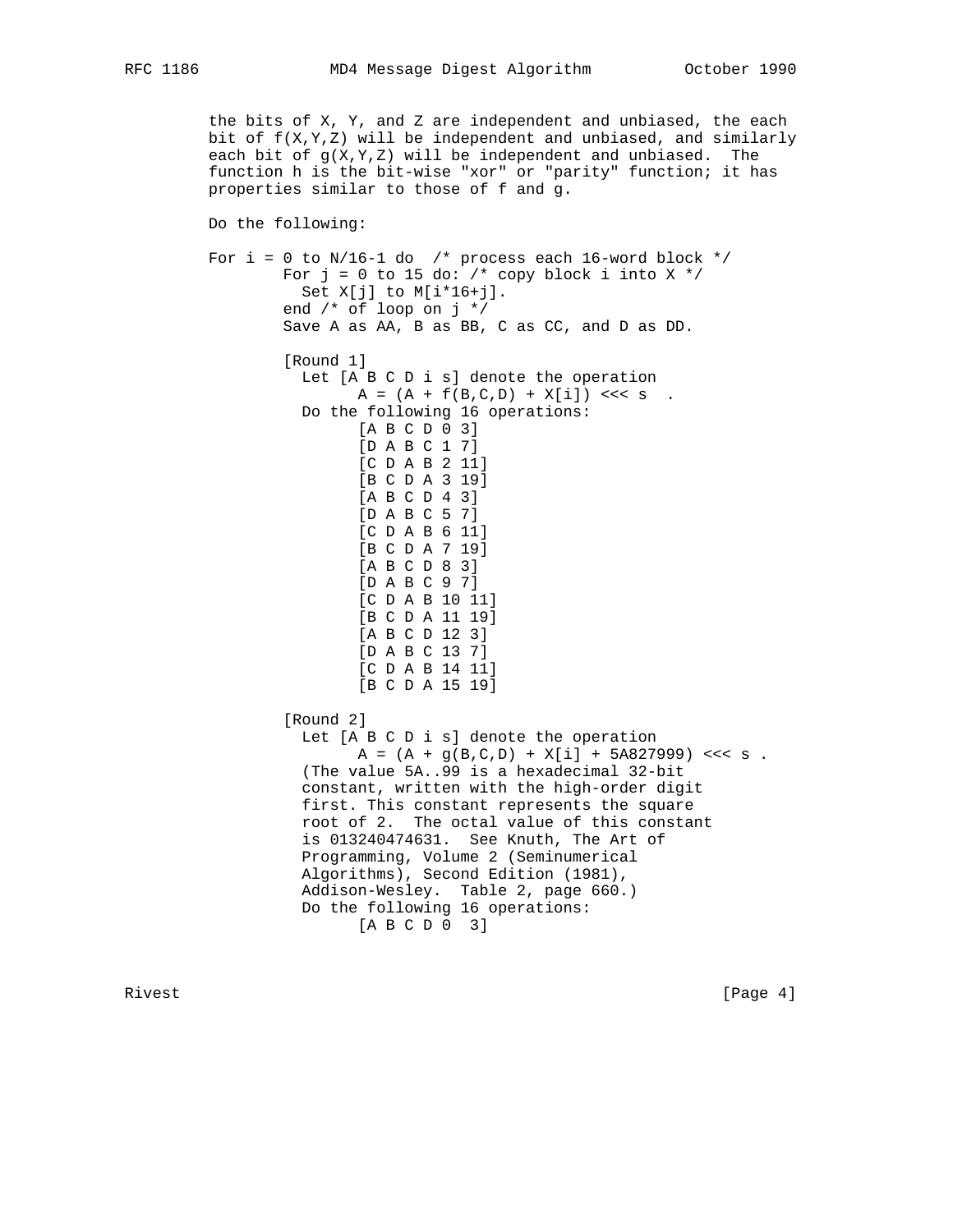[D A B C 4 5] [C D A B 8 9] [B C D A 12 13] [A B C D 1 3] [D A B C 5 5] [C D A B 9 9] [B C D A 13 13] [A B C D 2 3] [D A B C 6 5] [C D A B 10 9] [B C D A 14 13] [A B C D 3 3] [D A B C 7 5] [C D A B 11 9] [B C D A 15 13] [Round 3] Let [A B C D i s] denote the operation  $A = (A + h(B, C, D) + X[i] + 6ED9EBA1)$  <<< s. (The value 6E..A1 is a hexadecimal 32-bit constant, written with the high-order digit first. This constant represents the square root of 3. The octal value of this constant is 015666365641. See Knuth, The Art of Programming, Volume 2 (Seminumerical Algorithms), Second Edition (1981), Addison-Wesley. Table 2, page 660.) Do the following 16 operations: [A B C D 0 3] [D A B C 8 9] [C D A B 4 11] [B C D A 12 15] [A B C D 2 3] [D A B C 10 9] [C D A B 6 11] [B C D A 14 15] [A B C D 1 3] [D A B C 9 9] [C D A B 5 11] [B C D A 13 15] [A B C D 3 3] [D A B C 11 9] [C D A B 7 11] [B C D A 15 15] Then perform the following additions:  $A = A + AA$  $B = B + BB$ 

Rivest [Page 5]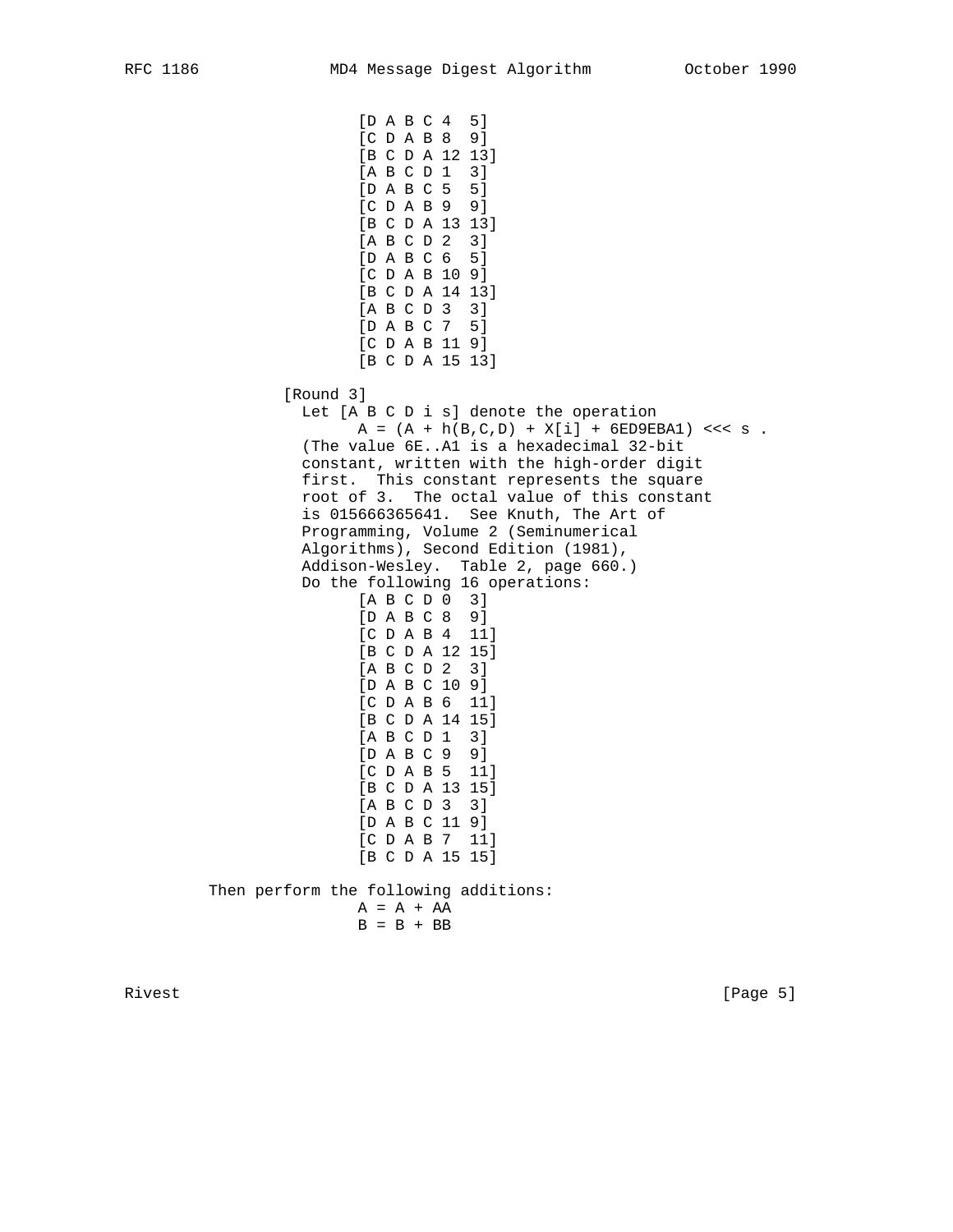$C = C + CC$  $\begin{array}{cccc} \mathbb{D} & = & \mathbb{D} & + & \mathbb{D} \mathbb{D} \end{array}$  (That is, each of the four registers is incremented by the value it had before this block was started.)

end /\* of loop on i \*/

Step 5. Output

 The message digest produced as output is A,B,C,D. That is, we begin with the low-order byte of A, and end with the high-order byte of D.

 This completes the description of MD4. A reference implementation in C is given in the Appendix.

## 4. Extensions

 If more than 128 bits of output are required, then the following procedure is recommended to obtain a 256-bit output. (There is no provision made for obtaining more than 256 bits.)

 Two copies of MD4 are run in parallel over the input. The first copy is standard as described above. The second copy is modified as follows.

The initial state of the second copy is: word A: 00 11 22 33 word B: 44 55 66 77 word C: 88 99 aa bb word D: cc dd ee ff

 The magic constants in rounds 2 and 3 for the second copy of MD4 are changed from  $sqrt(2)$  and  $sqrt(3)$  to cuberoot(2) and cuberoot(3):

|                  | Octal        | Hex      |
|------------------|--------------|----------|
| Round 2 constant | 012050505746 | 50a28be6 |
| Round 3 constant | 013423350444 | 5c4dd124 |

 Finally, after every 16-word block is processed (including the last block), the values of the A registers in the two copies are exchanged.

 The final message digest is obtaining by appending the result of the second copy of MD4 to the end of the result of the first copy of MD4.

Rivest [Page 6]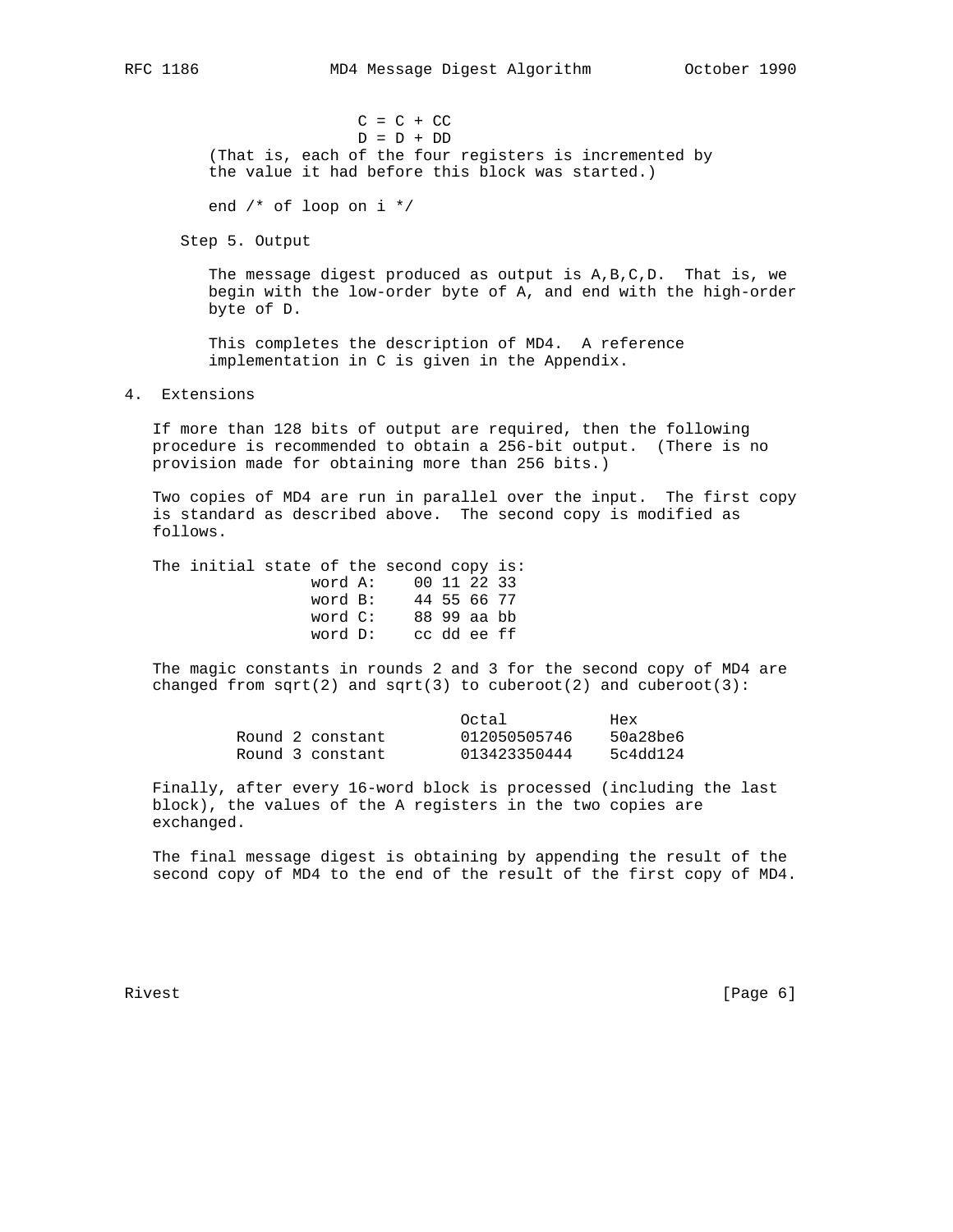5. Summary

The MD4 message digest algorithm is simple to implement, and provides a "fingerprint" or message digest of a message of arbitrary length.

It is conjectured that the difficulty of coming up with two messages having the same message digest is on the order of 2^64 operations, and that the difficulty of coming up with any message having a given message digest is on the order of 2^128 operations. The MD4 algorithm has been carefully scrutinized for weaknesses. It is, however, a relatively new algorithm and further security analysis is of course justified, as is the case with any new proposal of this sort. The level of security provided by MD4 should be sufficient for implementing very high security hybrid digital signature schemes based on MD4 and the RSA public-key cryptosystem.

6. Acknowledgements

I'd like to thank Don Coppersmith, Burt Kaliski, Ralph Merkle, and Noam Nisan for numerous helpful comments and suggestions.

APPENDIX - Reference Implementation

This appendix contains the following files:

```
-- header file for using MD4 implementation
      md4.h
      md4.c -- header the form while the two supposes
      md4driver.c -- a sample "user" routine
      session -- sample results of running md4driver
/*
** md4.h -- Header file for implementation of
                                                          **** MD4 Message Digest Algorithm
                                                          ***\star \star** Updated: 2/13/90 by Ronald L. Rivest
** (C) 1990 RSA Data Security, Inc.
                                                          * *^{\star} /
/* MDstruct is the data structure for a message digest computation.
\star /
typedef struct {
 unsigned int buffer[4]; /* Holds 4-word result of MD computation */
 unsigned char count[8]; /* Number of bits processed so far */
 unsigned int done; \sqrt{*} Nonzero means MD computation finished */} MDstruct, *MDptr;
/* MDbegin(MD)
```
Rivest

 $[Page 7]$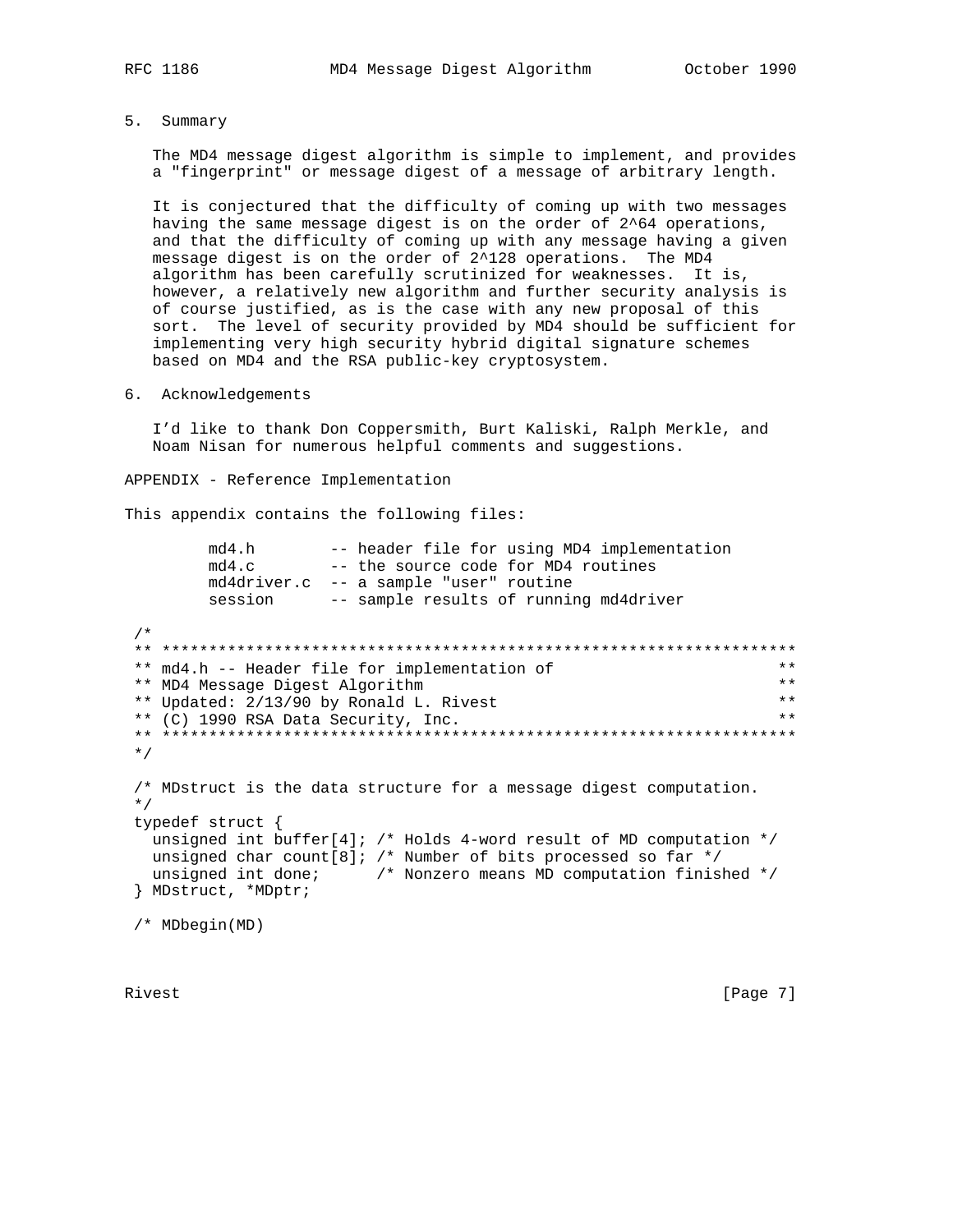```
** Input: MD -- an MDptr
** Initialize the MDstruct prepatory to doing a message digest
** computation.
\star /
extern void MDbegin();
/* MDupdate(MD, X, count)
** Input: MD -- an MDptr
***X -- a pointer to an array of unsigned characters.
\star \starcount -- the number of bits of X to use (an unsigned int).
** Updates MD using the first "count" bits of X.
** The array pointed to by X is not modified.
** If count is not a multiple of 8, MDupdate uses high bits of
** last byte.
** This is the basic input routine for a user.
** The routine terminates the MD computation when count < 512, so
** every MD computation should end with one call to MDupdate with a
** count less than 512. Zero is OK for a count.
\star /
extern void MDupdate();
/* MDprint(MD)** Input: MD -- an MDptr
** Prints message digest buffer MD as 32 hexadecimal digits.
** Order is from low-order byte of buffer[0] to high-order byte
** of buffer[3].
** Each byte is printed with high-order hexadecimal digit first.
\star /
extern void MDprint();
/*
** End of md4.h
/*
* *** md4.c -- Implementation of MD4 Message Digest Algorithm
** Updated: 2/16/90 by Ronald L. Rivest
                                                             \star \star**** (C) 1990 RSA Data Security, Inc.
\star /
/*
** To use MD4:
***-- Include md4.h in your program
\star \star-- Declare an MDstruct MD to hold the state of the digest
\star \starcomputation.
** -- Initialize MD using MDbegin(&MD)
```
Rivest

 $[Page 8]$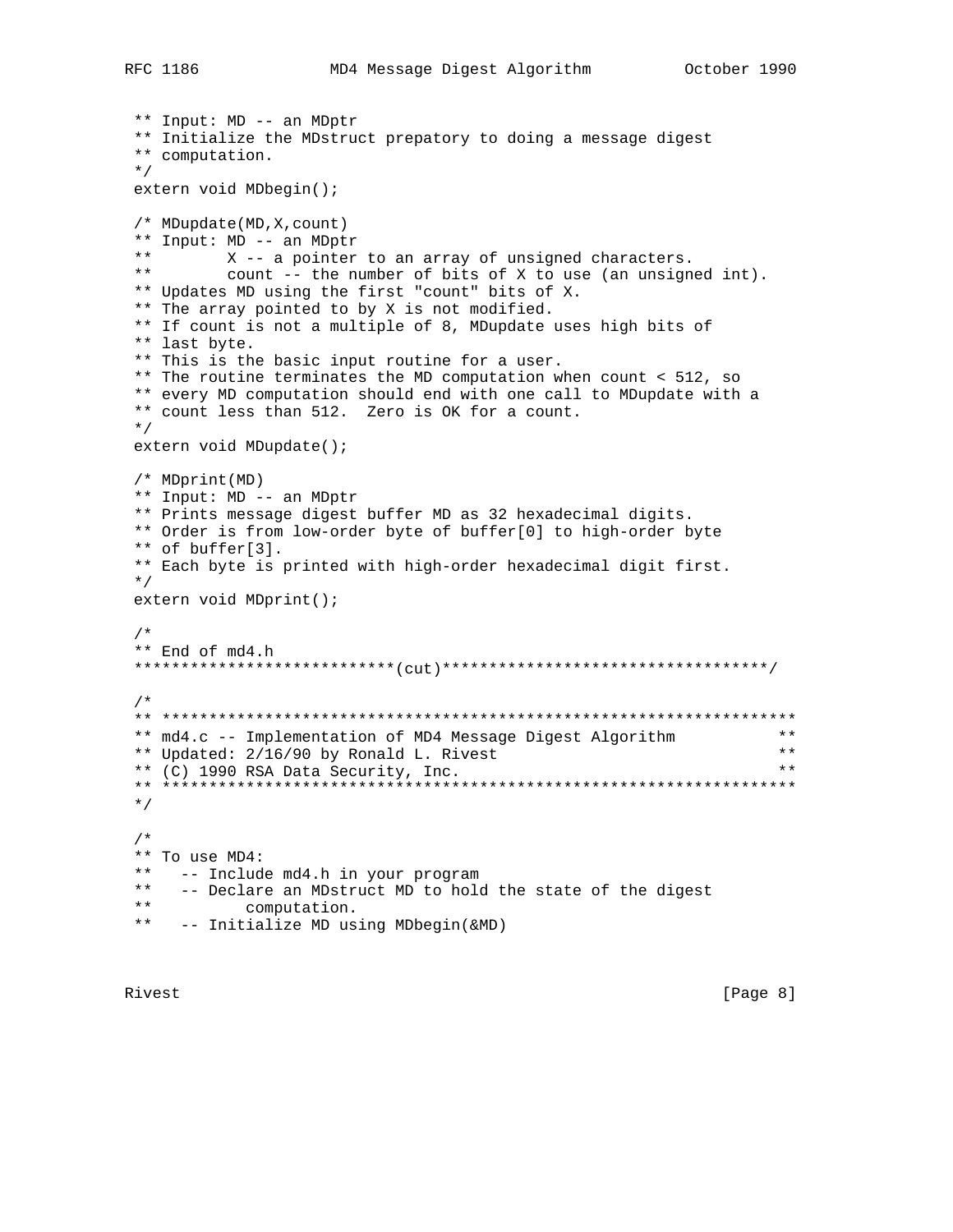```
 ** -- For each full block (64 bytes) X you wish to process, call
 ** MDupdate(&MD,X,512)
 ** (512 is the number of bits in a full block.)
** -- For the last block (less than 64 bytes) you wish to process,<br>** MDupdate(&MD.X.n)
 ** MDupdate(&MD,X,n)
** where n is the number of bits in the partial block. A partial<br>** block terminates the computation, so every MD computation
** block terminates the computation, so every MD computation<br>** should terminate by processing a partial block even if it
 ** should terminate by processing a partial block, even if it
** has n = 0.<br>** -- The message
 ** -- The message digest is available in MD.buffer[0] ...
 ** MD.buffer[3]. (Least-significant byte of each word
** should be output first.)<br>** -- You can print out the dia
     -- You can print out the digest using MDprint(&MD)
 */
 /* Implementation notes:
 ** This implementation assumes that ints are 32-bit quantities.
 ** If the machine stores the least-significant byte of an int in the
 ** least-addressed byte (e.g., VAX and 8086), then LOWBYTEFIRST
 ** should be set to TRUE. Otherwise (e.g., SUNS), LOWBYTEFIRST
 ** should be set to FALSE. Note that on machines with LOWBYTEFIRST
 ** FALSE the routine MDupdate modifies has a side-effect on its input
 ** array (the order of bytes in each word are reversed). If this is
 ** undesired a call to MDreverse(X) can reverse the bytes of X back
 ** into order after each call to MDupdate.
 */
 #define TRUE 1
 #define FALSE 0
 #define LOWBYTEFIRST FALSE
 /* Compile-time includes
 */
 #include <stdio.h>
 #include "md4.h"
 /* Compile-time declarations of MD4 "magic constants".
 */
 #define I0 0x67452301 /* Initial values for MD buffer */
 #define I1 0xefcdab89
 #define I2 0x98badcfe
 #define I3 0x10325476
#define C2 013240474631 /* round 2 constant = sqrt(2) in octal */
 #define C3 015666365641 /* round 3 constant = sqrt(3) in octal */
 /* C2 and C3 are from Knuth, The Art of Programming, Volume 2
 ** (Seminumerical Algorithms), Second Edition (1981), Addison-Wesley.
 ** Table 2, page 660.
 */
```
Rivest [Page 9]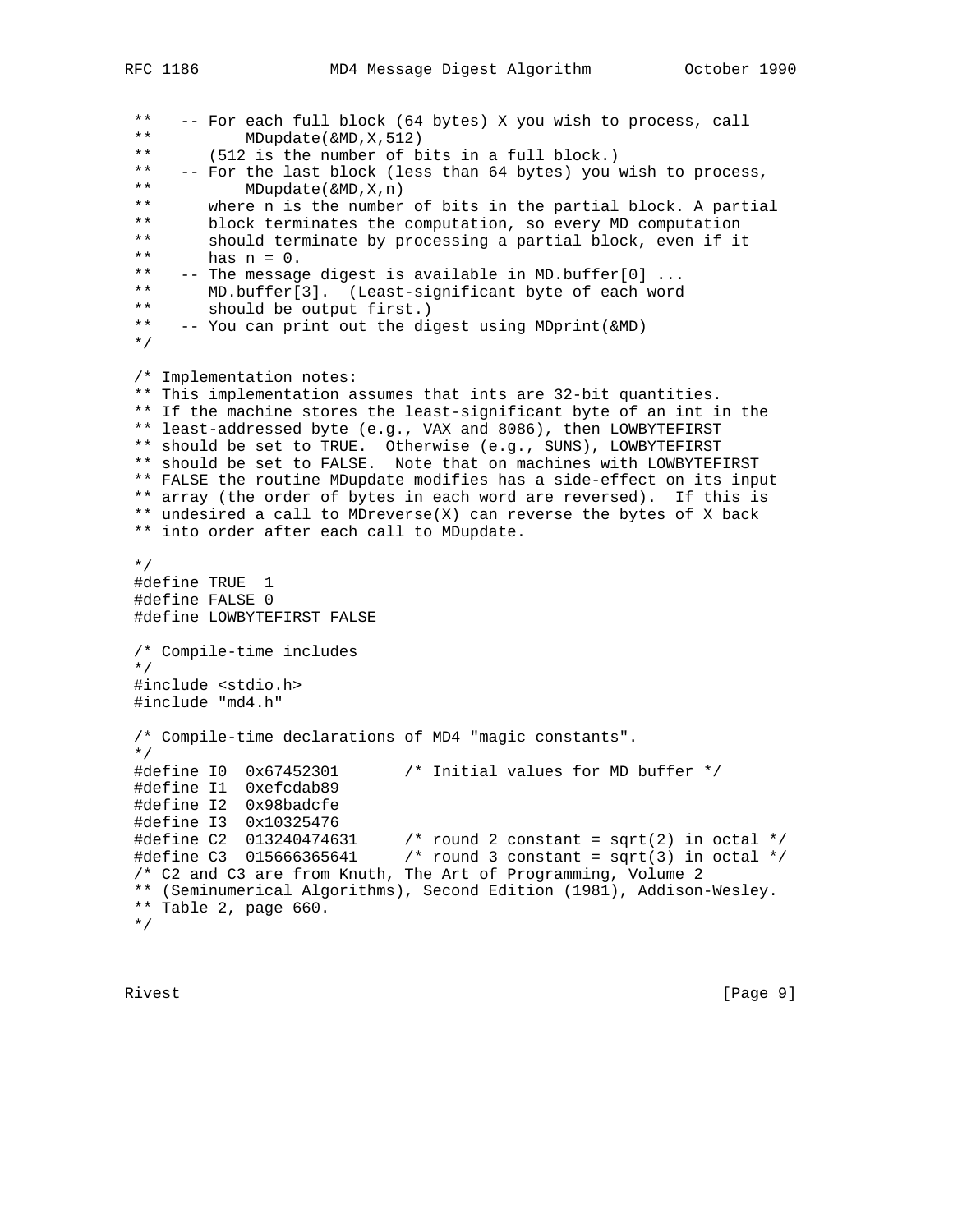```
 #define fs1 3 /* round 1 shift amounts */
 #define fs2 7
 #define fs3 11
 #define fs4 19
 #define gs1 3 /* round 2 shift amounts */
 #define gs2 5
 #define gs3 9
 #define gs4 13
 #define hs1 3 /* round 3 shift amounts */
 #define hs2 9
 #define hs3 11
 #define hs4 15
 /* Compile-time macro declarations for MD4.
 ** Note: The "rot" operator uses the variable "tmp".
 ** It assumes tmp is declared as unsigned int, so that the >>
 ** operator will shift in zeros rather than extending the sign bit.
 */
 #define f(X,Y,Z) ((X&Y) | ((˜X)&Z))
 #define g(X,Y,Z) ((X&Y) | (X&Z) | (Y&Z))
\#\text{define } h(X,Y,Z) (X^Y^Z)
\#\text{define rot}(X, S) (tmp=X,(tmp<<S) | (tmp>>(32-S)))
\#\text{define } ff(A,B,C,D,i,s)  A = rot((A + f(B,C,D) + X[i]),s)#define gg(A,B,C,D,i,s) A = rot((A + g(B,C,D) + X[i] + C2),s)#define hh(A,B,C,D,i,s) A = rot((A + h(B,C,D) + X[i] + C3),s) /* MDprint(MDp)
 ** Print message digest buffer MDp as 32 hexadecimal digits.
 ** Order is from low-order byte of buffer[0] to high-order byte of
 ** buffer[3].
 ** Each byte is printed with high-order hexadecimal digit first.
 ** This is a user-callable routine.
 */
 void
 MDprint(MDp)
 MDptr MDp;
\{ int i, j;
 for (i=0; i<4; i++)for (j=0; j<32; j=j+8) printf("%02x",(MDp->buffer[i]>>j) & 0xFF);
 }
 /* MDbegin(MDp)
 ** Initialize message digest buffer MDp.
 ** This is a user-callable routine.
 */
 void
 MDbegin(MDp)
```
Rivest [Page 10]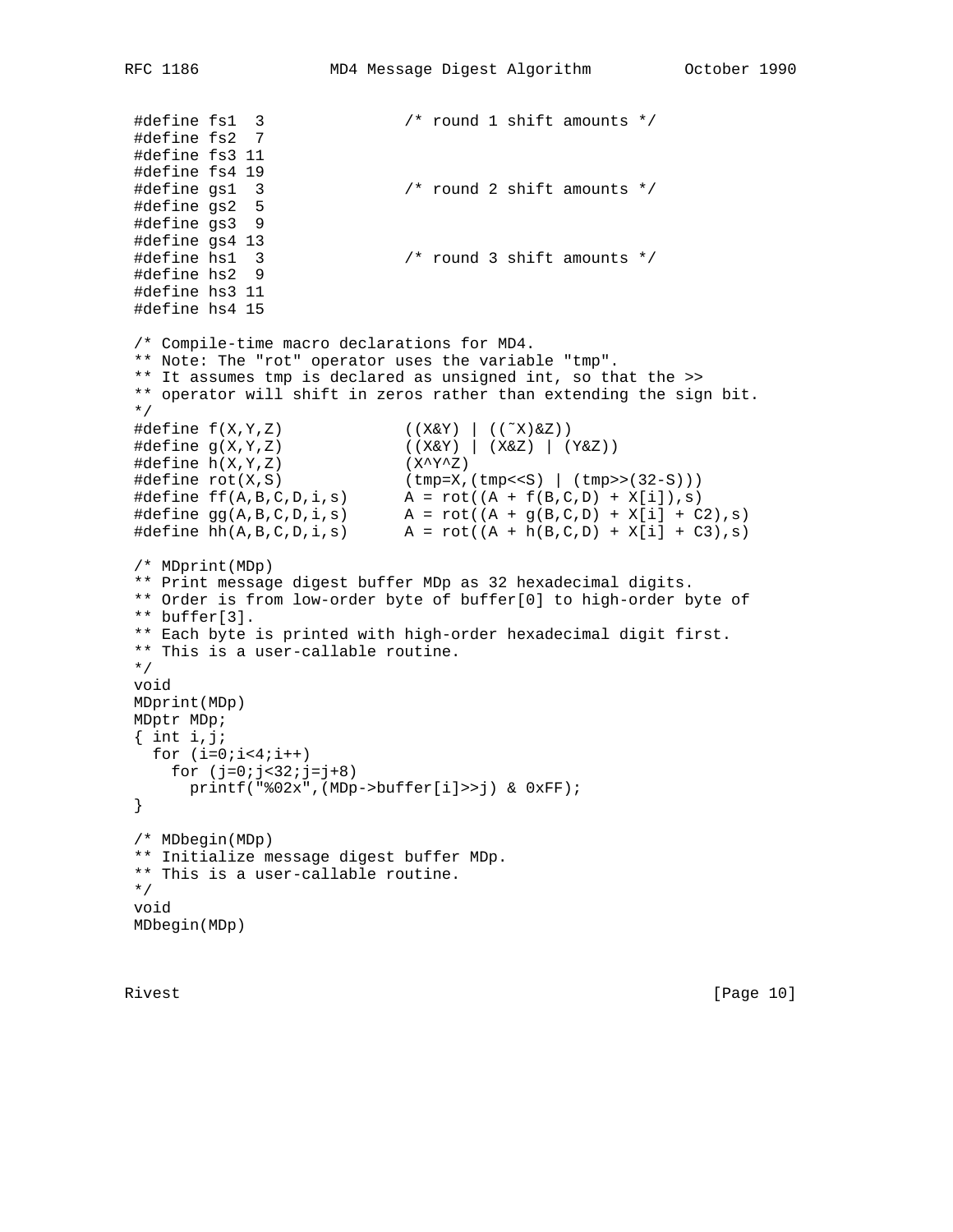```
 MDptr MDp;
 { int i;
  MDp->buffer[0] = I0;
  MDp->buffer[1] = I1;
  MDp->buffer[2] = I2;
  MDp->buffer[3] = I3;
 for (i=0:i<8:i++) MDp->count[i] = 0;
 MDp->done = 0;
 }
 /* MDreverse(X)
 ** Reverse the byte-ordering of every int in X.
 ** Assumes X is an array of 16 ints.
 ** The macro revx reverses the byte-ordering of the next word of X.
 */
#define revx { t = (*X << 16) | (*X >> 16); \
     *X++ = ((t & 0xFF00FF00) >> 8) | ((t & 0x00FF00FF) << 8); }
 MDreverse(X)
 unsigned int *X;
 { register unsigned int t;
  revx; revx; revx; revx; revx; revx; revx; revx;
  revx; revx; revx; revx; revx; revx; revx; revx;
 }
 /* MDblock(MDp,X)
 ** Update message digest buffer MDp->buffer using 16-word data block X.
 ** Assumes all 16 words of X are full of data.
 ** Does not update MDp->count.
 ** This routine is not user-callable.
 */
 static void
 MDblock(MDp,X)
 MDptr MDp;
 unsigned int *X;
\left\{ \right. register unsigned int tmp, A, B, C, D;
 #if LOWBYTEFIRST == FALSE
  MDreverse(X);
 #endif
 A = MDP - > buffer[0];B = MDP->buffer[1];C = MDP->buffer[2];D = MDP->buffer[3]; /* Update the message digest buffer */
  ff(A, B, C, D, 0, fs1); /* Round 1 */ff(D, A, B, C, 1, fs2);
```
 $ff(C, D, A, B, 2, fs3);$ ff(B , C , D , A ,  $3$  ,  $fs4$ );

Rivest [Page 11]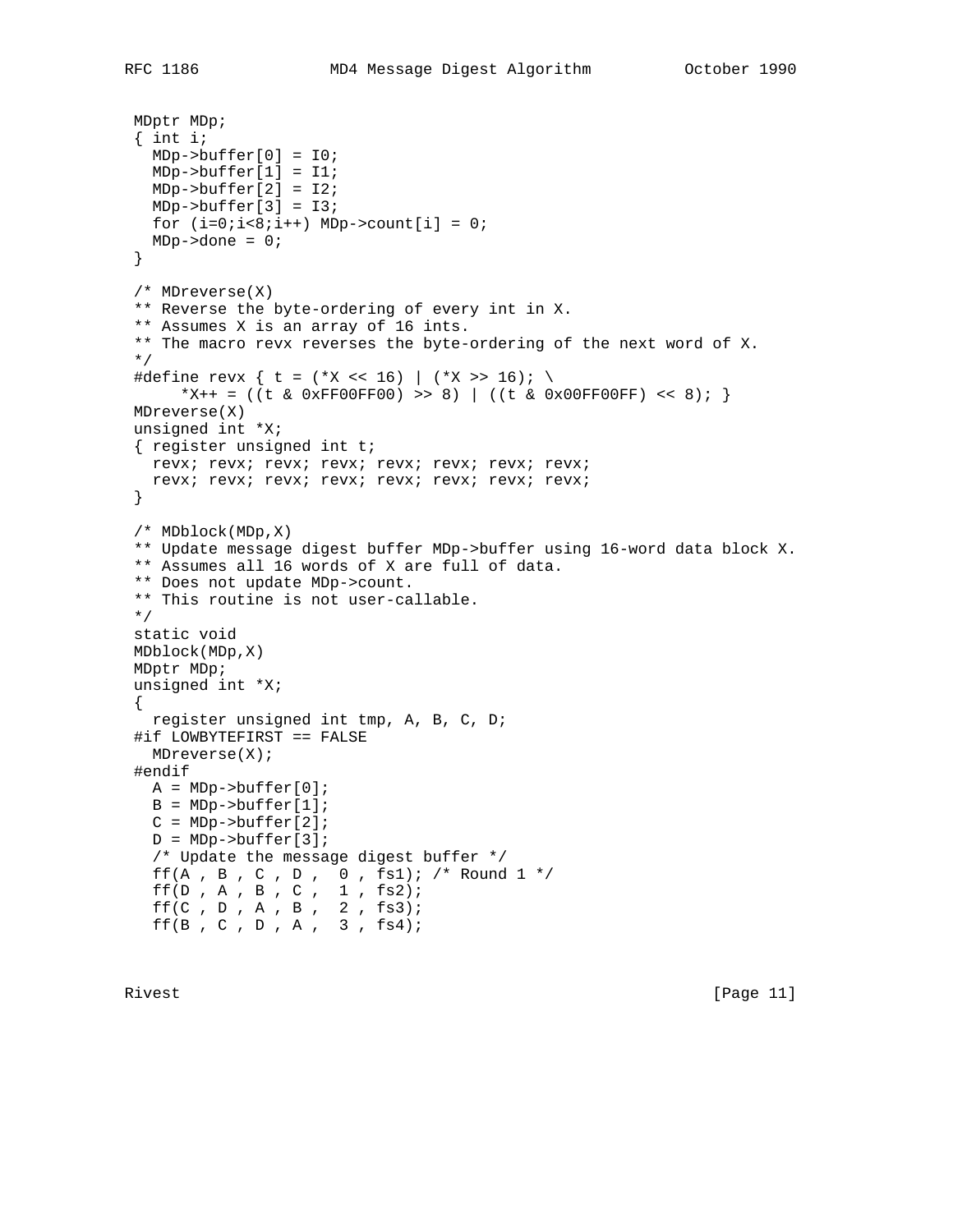| ff(A<br>ff(D)<br>ff(C<br>ff(B)<br>ff(A<br>ff(D)<br>ff(C<br>ff(B)<br>ff(A<br>ff(D)<br>ff(C<br>ff(B<br>gg (A<br>gg (D<br>gg ( C<br>gg (B<br>gg (A<br>gg (D<br>gg(C)<br>gg (B<br>gg (A<br>gg (D<br>gg (C<br>gg (B<br>gg (A<br>gg(D<br>gg (C<br>gg(B<br>hh(A<br>hh(D)<br>hh(C)<br>hh(B)<br>hh (A<br>hh(D)<br>hh(C)<br>hh(B)<br>hh(A)<br>hh(D)<br>hh(C<br>hh(B)<br>hh $(A, B, C, D, 3)$<br>hh(D, A, B, C,<br>hh(C, D, A,<br>hh(B, C, D, | $\overline{ }$<br>$\overline{ }$<br>$\overline{ }$<br>$\overline{ }$<br>$\mathbf{r}$<br>$\overline{1}$<br>$\overline{ }$<br>$\overline{1}$<br>$\overline{1}$<br>$\overline{1}$<br>$\overline{ }$<br>$\overline{ }$<br>$\overline{ }$<br>$\overline{ }$<br>$\overline{ }$<br>$\overline{ }$<br>$\mathbf{r}$<br>$\overline{ }$<br>$\overline{1}$<br>$\overline{1}$<br>$\overline{1}$<br>$\mathbf{r}$<br>$\mathbf{r}$<br>$\overline{ }$<br>$\overline{ }$<br>$\overline{ }$<br>$\overline{ }$<br>$\overline{ }$<br>$\overline{ }$<br>$\overline{1}$<br>$\overline{1}$<br>$\overline{1}$<br>$\overline{1}$<br>$\overline{1}$<br>$\overline{ }$<br>$\overline{ }$<br>$\overline{ }$<br>$\overline{1}$<br>$\overline{ }$<br>$\overline{ }$ | В<br>Α<br>D<br>C<br>В<br>Α<br>D<br>C<br>B<br>Α<br>D<br>$\mathsf C$<br>B<br>Α<br>D<br>C<br>Β<br>Α<br>D<br>C<br>B<br>Α<br>D<br>$\mathsf C$<br>B<br>Α<br>D<br>C<br>Β<br>A<br>D<br>C<br>B<br>Α<br>D<br>$\mathsf C$<br>B<br>Α<br>D<br>C | $\mathbf{r}$<br>$\overline{ }$<br>$\overline{ }$<br>$\overline{ }$<br>$\overline{ }$<br>$\overline{ }$<br>$\overline{1}$<br>$\overline{ }$<br>$\overline{ }$<br>$\overline{ }$<br>$\overline{ }$<br>$\overline{ }$<br>$\overline{ }$<br>$\overline{ }$<br>$\overline{ }$<br>$\mathbf{r}$<br>$\overline{ }$<br>$\overline{ }$<br>$\overline{ }$<br>$\overline{ }$<br>$\overline{1}$<br>$\overline{\phantom{a}}$<br>$\overline{ }$<br>$\overline{ }$<br>$\overline{ }$<br>$\overline{ }$<br>$\overline{ }$<br>$\mathbf{r}$<br>$\overline{ }$<br>$\overline{ }$<br>$\overline{1}$<br>$\overline{ }$<br>$\overline{ }$<br>$\overline{ }$<br>$\mathbf{r}$<br>$\overline{ }$<br>$\overline{ }$<br>$\overline{ }$<br>$\overline{ }$<br>$\overline{ }$ | C<br>$\, {\bf B}$<br>Α<br>D<br>C<br>$\, {\bf B}$<br>Α<br>D<br>$\mathsf C$<br>В<br>Α<br>$\mathbb D$<br>$\mathsf C$<br>В<br>Α<br>D<br>C<br>$\, {\bf B}$<br>$\, {\bf A}$<br>D<br>$\mathsf C$<br>В<br>Α<br>$\mathbb D$<br>$\mathsf C$<br>В<br>Α<br>D<br>C<br>$\, {\bf B}$<br>Α<br>D<br>$\mathsf C$<br>Β<br>Α<br>D<br>$\mathsf C$<br>В<br>Α<br>D | $\overline{ }$<br>$\overline{1}$<br>$\overline{ }$<br>$\overline{ }$<br>$\overline{ }$<br>$\overline{ }$<br>$\overline{1}$<br>$\overline{1}$<br>$\overline{ }$<br>$\overline{ }$<br>$\mathbf{r}$<br>$\overline{ }$<br>$\overline{ }$<br>$\overline{ }$<br>$\mathbf{r}$<br>$\mathbf{r}$<br>$\overline{ }$<br>$\overline{ }$<br>$\overline{ }$<br>$\overline{ }$<br>$\overline{ }$<br>$\overline{ }$<br>$\mathbf{r}$<br>$\overline{ }$<br>$\overline{ }$<br>$\overline{1}$<br>$\mathbf{r}$<br>$\mathbf{r}$<br>$\overline{1}$<br>$\overline{ }$<br>$\overline{1}$<br>$\overline{1}$<br>$\overline{ }$<br>$\overline{ }$<br>$\overline{ }$<br>$\overline{ }$<br>$\overline{1}$<br>$\overline{1}$<br>$\overline{ }$<br>$\overline{1}$ | D<br>C<br>B<br>Α<br>D<br>$\mathsf{C}$<br>B<br>А<br>D<br>$\rm C$<br>В<br>Α<br>D<br>$\mathsf C$<br>B<br>Α<br>D<br>$\mathsf C$<br>$\, {\bf B}$<br>А<br>D<br>$\rm C$<br>B<br>Α<br>D<br>$\mathsf C$<br>B<br>Α<br>D<br>$\mathsf{C}$<br>$\, {\bf B}$<br>А<br>D<br>$\mathsf C$<br>B<br>Α<br>D<br>C<br>B<br>Α<br>$\mathbf{B}$ | $\overline{ }$<br>$\overline{ }$<br>$\overline{ }$<br>$\overline{1}$<br>$\overline{1}$<br>$\overline{1}$<br>$\overline{1}$<br>$\overline{ }$<br>$\mathbf{r}$<br>$\overline{ }$<br>$\overline{ }$<br>$\overline{1}$<br>$\overline{1}$<br>$\overline{1}$<br>$\overline{ }$<br>$\overline{ }$<br>$\overline{ }$<br>$\overline{1}$<br>$\overline{1}$<br>$\overline{ }$<br>$\mathbf{r}$<br>$\overline{ }$<br>$\overline{1}$<br>$\overline{ }$<br>$\overline{1}$<br>$\overline{1}$<br>$\mathbf{r}$<br>$\overline{ }$<br>$\overline{ }$<br>$\overline{1}$<br>$\overline{1}$<br>$\overline{1}$<br>$\overline{ }$<br>$\overline{ }$<br>$\mathbf{r}$<br>$\overline{ }$<br>$\overline{1}$<br>$\overline{ }$<br>$\overline{1}$<br>$\overline{ }$ | 4<br>5<br>б<br>7<br>8<br>9<br>$10$<br>11<br>12<br>13<br>14<br>15<br>0<br>4<br>8<br>12<br>$\mathbf 1$<br>5<br>9<br>13<br>$\overline{\mathbf{c}}$<br>6<br>10<br>14<br>3<br>7<br>11<br>15<br>0<br>8<br>4<br>12<br>2<br>10<br>6<br>14<br>$\mathbf 1$<br>9<br>5<br>13<br>11<br>, 7<br>A, 15 | $\mathbf{r}$<br>$\mathbf{r}$<br>$\mathbf{r}$<br>$\mathbf{r}$<br>$\mathbf{r}$<br>$\mathbf{r}$<br>$\overline{ }$<br>$\overline{1}$<br>$\mathbf{r}$<br>$\mathbf{r}$<br>$\mathbf{r}$<br>$\mathbf{r}$<br>$\mathbf{r}$<br>$\mathbf{r}$<br>$\mathbf{r}$<br>$\mathbf{r}$<br>$\mathbf{r}$<br>$\mathbf{r}$<br>$\mathbf{r}$<br>$\mathbf{r}$<br>$\mathbf{r}$<br>$\mathbf{r}$<br>$\mathbf{r}$<br>$\mathbf{r}$<br>$\mathbf{r}$<br>$\mathbf{r}$<br>$\mathbf{r}$<br>$\mathbf{r}$<br>$\mathbf{r}$<br>$\mathbf{r}$<br>$\overline{ }$<br>$\mathbf{r}$<br>$\mathbf{r}$<br>$\mathbf{r}$<br>$\mathbf{r}$<br>$\mathbf{r}$<br>$\overline{ }$<br>$\mathbf{r}$<br>$\mathbf{r}$<br>$\overline{1}$<br>$\mathbf{r}$<br>$\overline{ }$ | fs1);<br>fs2);<br>$f s 3)$ ;<br>$fs4)$ ;<br>fs1);<br>fs2);<br>$f s 3)$ ;<br>$f\,s4$ ) $\!$<br>fs1);<br>fs2);<br>$f s 3)$ ;<br>$fs4)$ ;<br>gs1);<br>gs2);<br>gs3);<br>$gs4)$ ;<br>gs1);<br>$gs2)$ ;<br>$gs3)$ ;<br>$gs4)$ ;<br>gs1);<br>$gs2)$ ;<br>gs3);<br>$gs4)$ ;<br>$gs1)$ ;<br>$gs2)$ ;<br>gs3);<br>$gs4)$ ;<br>$hs1$ );<br>$hs2)$ ;<br>$hs3)$ ;<br>$hs4)$ ;<br>$hs1$ );<br>hs2;<br>hs3);<br>$hs4)$ ;<br>$hs1$ );<br>$hs2)$ ;<br>$hs3)$ ;<br>$hs4)$ ;<br>, $hs1$ );<br>, $hs2)$ ;<br>$hs3)$ ;<br>$hs4)$ ; | /* Round<br>/* Round 3 | 2 | $\star$ /<br>$\star$ / |  |
|------------------------------------------------------------------------------------------------------------------------------------------------------------------------------------------------------------------------------------------------------------------------------------------------------------------------------------------------------------------------------------------------------------------------------------|--------------------------------------------------------------------------------------------------------------------------------------------------------------------------------------------------------------------------------------------------------------------------------------------------------------------------------------------------------------------------------------------------------------------------------------------------------------------------------------------------------------------------------------------------------------------------------------------------------------------------------------------------------------------------------------------------------------------------------------|------------------------------------------------------------------------------------------------------------------------------------------------------------------------------------------------------------------------------------|------------------------------------------------------------------------------------------------------------------------------------------------------------------------------------------------------------------------------------------------------------------------------------------------------------------------------------------------------------------------------------------------------------------------------------------------------------------------------------------------------------------------------------------------------------------------------------------------------------------------------------------------------------------------------------------------------------------------------------------------|---------------------------------------------------------------------------------------------------------------------------------------------------------------------------------------------------------------------------------------------------------------------------------------------------------------------------------------------|----------------------------------------------------------------------------------------------------------------------------------------------------------------------------------------------------------------------------------------------------------------------------------------------------------------------------------------------------------------------------------------------------------------------------------------------------------------------------------------------------------------------------------------------------------------------------------------------------------------------------------------------------------------------------------------------------------------------------------|----------------------------------------------------------------------------------------------------------------------------------------------------------------------------------------------------------------------------------------------------------------------------------------------------------------------|--------------------------------------------------------------------------------------------------------------------------------------------------------------------------------------------------------------------------------------------------------------------------------------------------------------------------------------------------------------------------------------------------------------------------------------------------------------------------------------------------------------------------------------------------------------------------------------------------------------------------------------------------------------------------------------------------------------------------------------|----------------------------------------------------------------------------------------------------------------------------------------------------------------------------------------------------------------------------------------------------------------------------------------|----------------------------------------------------------------------------------------------------------------------------------------------------------------------------------------------------------------------------------------------------------------------------------------------------------------------------------------------------------------------------------------------------------------------------------------------------------------------------------------------------------------------------------------------------------------------------------------------------------------------------------------------------------------------------------------------------------|----------------------------------------------------------------------------------------------------------------------------------------------------------------------------------------------------------------------------------------------------------------------------------------------------------------------------------------------------------------------------------------------------------------------------------------------------------------------------------------------------------------|------------------------|---|------------------------|--|
| MDp->buffer[0]                                                                                                                                                                                                                                                                                                                                                                                                                     |                                                                                                                                                                                                                                                                                                                                                                                                                                                                                                                                                                                                                                                                                                                                      |                                                                                                                                                                                                                                    |                                                                                                                                                                                                                                                                                                                                                                                                                                                                                                                                                                                                                                                                                                                                                |                                                                                                                                                                                                                                                                                                                                             |                                                                                                                                                                                                                                                                                                                                                                                                                                                                                                                                                                                                                                                                                                                                  | $+=$ A;                                                                                                                                                                                                                                                                                                              |                                                                                                                                                                                                                                                                                                                                                                                                                                                                                                                                                                                                                                                                                                                                      |                                                                                                                                                                                                                                                                                        |                                                                                                                                                                                                                                                                                                                                                                                                                                                                                                                                                                                                                                                                                                          |                                                                                                                                                                                                                                                                                                                                                                                                                                                                                                                |                        |   |                        |  |
| MDp->buffer[1]                                                                                                                                                                                                                                                                                                                                                                                                                     |                                                                                                                                                                                                                                                                                                                                                                                                                                                                                                                                                                                                                                                                                                                                      |                                                                                                                                                                                                                                    |                                                                                                                                                                                                                                                                                                                                                                                                                                                                                                                                                                                                                                                                                                                                                |                                                                                                                                                                                                                                                                                                                                             |                                                                                                                                                                                                                                                                                                                                                                                                                                                                                                                                                                                                                                                                                                                                  | $+=$ B;                                                                                                                                                                                                                                                                                                              |                                                                                                                                                                                                                                                                                                                                                                                                                                                                                                                                                                                                                                                                                                                                      |                                                                                                                                                                                                                                                                                        |                                                                                                                                                                                                                                                                                                                                                                                                                                                                                                                                                                                                                                                                                                          |                                                                                                                                                                                                                                                                                                                                                                                                                                                                                                                |                        |   |                        |  |
| $MDp->buffer[2] += C;$                                                                                                                                                                                                                                                                                                                                                                                                             |                                                                                                                                                                                                                                                                                                                                                                                                                                                                                                                                                                                                                                                                                                                                      |                                                                                                                                                                                                                                    |                                                                                                                                                                                                                                                                                                                                                                                                                                                                                                                                                                                                                                                                                                                                                |                                                                                                                                                                                                                                                                                                                                             |                                                                                                                                                                                                                                                                                                                                                                                                                                                                                                                                                                                                                                                                                                                                  |                                                                                                                                                                                                                                                                                                                      |                                                                                                                                                                                                                                                                                                                                                                                                                                                                                                                                                                                                                                                                                                                                      |                                                                                                                                                                                                                                                                                        |                                                                                                                                                                                                                                                                                                                                                                                                                                                                                                                                                                                                                                                                                                          |                                                                                                                                                                                                                                                                                                                                                                                                                                                                                                                |                        |   |                        |  |
|                                                                                                                                                                                                                                                                                                                                                                                                                                    |                                                                                                                                                                                                                                                                                                                                                                                                                                                                                                                                                                                                                                                                                                                                      |                                                                                                                                                                                                                                    |                                                                                                                                                                                                                                                                                                                                                                                                                                                                                                                                                                                                                                                                                                                                                |                                                                                                                                                                                                                                                                                                                                             |                                                                                                                                                                                                                                                                                                                                                                                                                                                                                                                                                                                                                                                                                                                                  |                                                                                                                                                                                                                                                                                                                      |                                                                                                                                                                                                                                                                                                                                                                                                                                                                                                                                                                                                                                                                                                                                      |                                                                                                                                                                                                                                                                                        |                                                                                                                                                                                                                                                                                                                                                                                                                                                                                                                                                                                                                                                                                                          |                                                                                                                                                                                                                                                                                                                                                                                                                                                                                                                |                        |   |                        |  |
| $MDp->buffer[3] += Di$                                                                                                                                                                                                                                                                                                                                                                                                             |                                                                                                                                                                                                                                                                                                                                                                                                                                                                                                                                                                                                                                                                                                                                      |                                                                                                                                                                                                                                    |                                                                                                                                                                                                                                                                                                                                                                                                                                                                                                                                                                                                                                                                                                                                                |                                                                                                                                                                                                                                                                                                                                             |                                                                                                                                                                                                                                                                                                                                                                                                                                                                                                                                                                                                                                                                                                                                  |                                                                                                                                                                                                                                                                                                                      |                                                                                                                                                                                                                                                                                                                                                                                                                                                                                                                                                                                                                                                                                                                                      |                                                                                                                                                                                                                                                                                        |                                                                                                                                                                                                                                                                                                                                                                                                                                                                                                                                                                                                                                                                                                          |                                                                                                                                                                                                                                                                                                                                                                                                                                                                                                                |                        |   |                        |  |

Rivest [Page 12]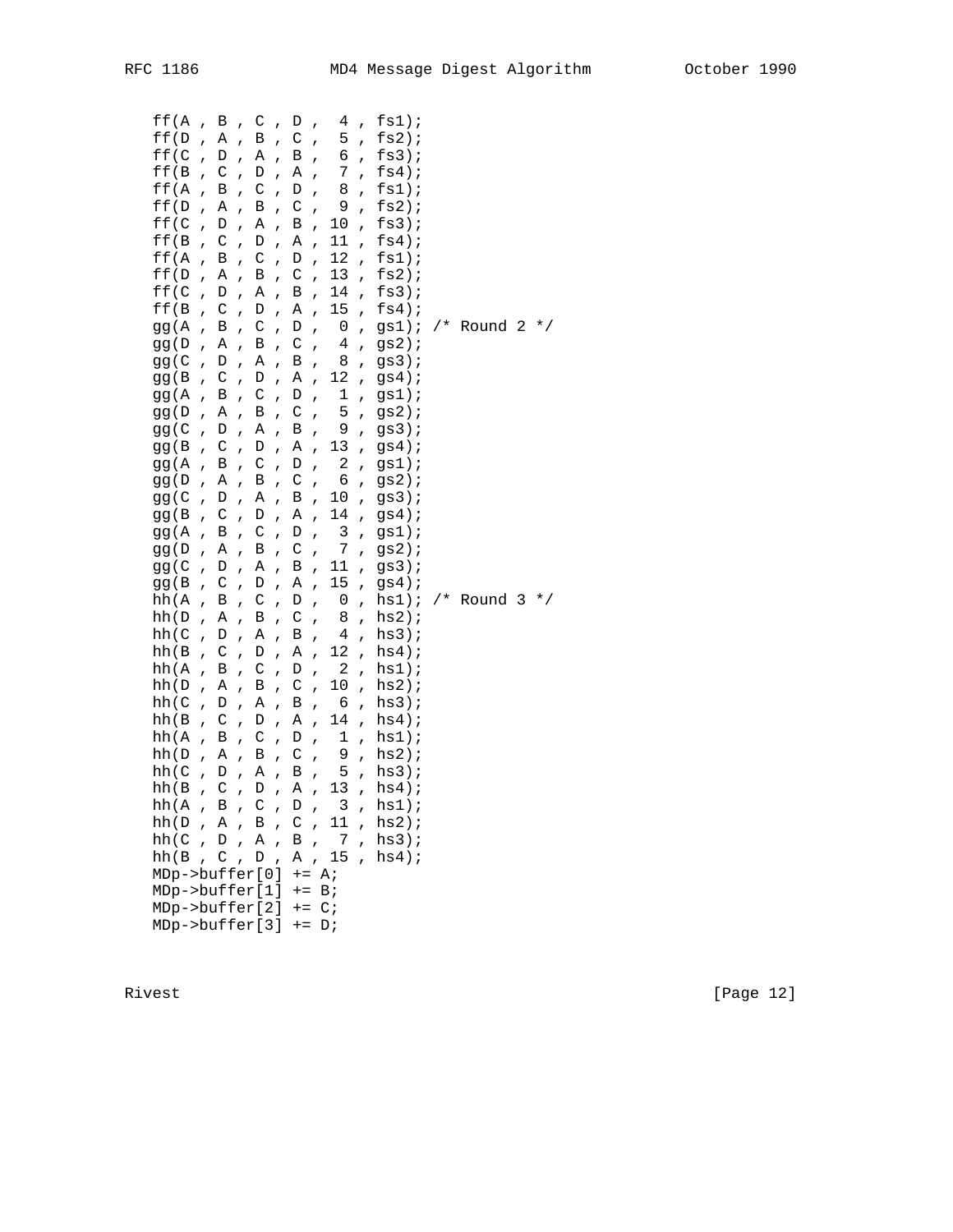```
 }
 /* MDupdate(MDp,X,count)
** Input: MDp -- an MDptr<br>** X - a pointer
** X -- a pointer to an array of unsigned characters.<br>** Count -- the number of bits of X to use
** count -- the number of bits of X to use.<br>** (if not a multiple of 8 uses bigh bit
             (if not a multiple of 8, uses high bits of last byte.)
 ** Update MDp using the number of bits of X given by count.
 ** This is the basic input routine for an MD4 user.
 ** The routine completes the MD computation when count < 512, so
 ** every MD computation should end with one call to MDupdate with a
 ** count less than 512. A call with count 0 will be ignored if the
 ** MD has already been terminated (done != 0), so an extra call with
 ** count 0 can be given as a "courtesy close" to force termination
 ** if desired.
 */
 void
 MDupdate(MDp,X,count)
 MDptr MDp;
 unsigned char *X;
 unsigned int count;
 { unsigned int i, tmp, bit, byte, mask;
  unsigned char XX[64];
   unsigned char *p;
   /* return with no error if this is a courtesy close with count
   ** zero and MDp->done is true.
   */
   if (count == 0 && MDp->done) return;
   /* check to see if MD is already done and report error */
   if (MDp->done)
           { printf("\nError: MDupdate MD already done."); return; }
   /* Add count to MDp->count */
  tmp = count;p = MDP->count; while (tmp)
   \{ \text{tmp} = *p \}*_{p++} = \text{tmp};tmp = tmp \gg 8; }
   /* Process data */
  if (count == 512)
     { /* Full block of data to handle */
       MDblock(MDp,(unsigned int *)X);
     }
   else if (count > 512) /* Check for count too large */
     { printf("\nError: MDupdate called with illegal count value %d."
               ,count);
```

```
 return;
```
Rivest [Page 13]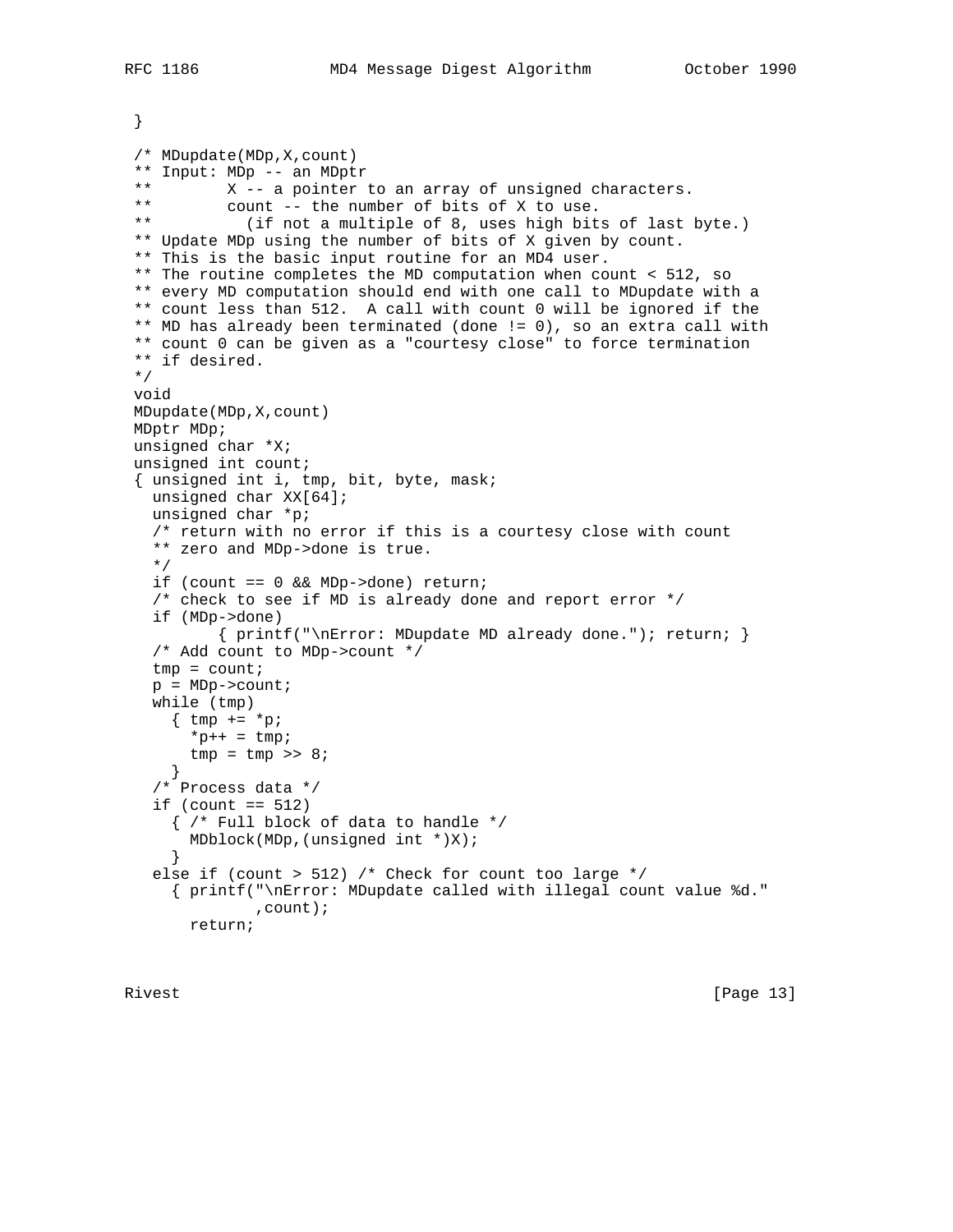```
else /* partial block -- must be last block so finish up */
```

```
{ /* Find out how many bytes and residual bits there are */
     byte = count \gg 3;
     bit = count & 7;
     /* Copy X into XX since we need to modify it */
     for (i=0:i<=byte:i++) XX[i] = X[i];for (i=byte+1:i<64:i++) XX[i] = 0:/* Add padding '1' bit and low-order zeros in last byte */
     mask = 1 \le (7 - bit);XX[byte] = (XX[byte] | mask) & (mask - 1);/* If room for bit count, finish up with this block */
     if (byte \le 55)
      \{ for (i=0:i<8:i++) XX[56+i] = MDP > count[i];MDblock(MDP, (unsigned int *) XX);\}else /* need to do two blocks to finish up */
       { MDblock(MDp, (unsigned int *)XX);
        for (i=0:i<56:i++) XX[i] = 0;for (i=0:i<8:i++ XX[56+i] = MDP - \text{zount}[i];MDblock(MDP, (unsigned int *) XX);\}/* Set flag saying we're done with MD computation */
     MDp->done = 1;\}\}/*
** End of md4.c
/ *
** md4driver.c -- sample routines to test
                                                            ***\star \star** MD4 message digest algorithm.
                                                           * *** Updated: 2/16/90 by Ronald L. Rivest
** (C) 1990 RSA Data Security, Inc.
                                                           * *\star /
#include <stdio.h>
#include "md4.h"
/* MDtimetrial()
** A time trial routine, to measure the speed of MD4.
** Measures speed for 1M blocks = 64M bytes.
\star /
MDtimetrial()
```
Rivest

[Page  $14$ ]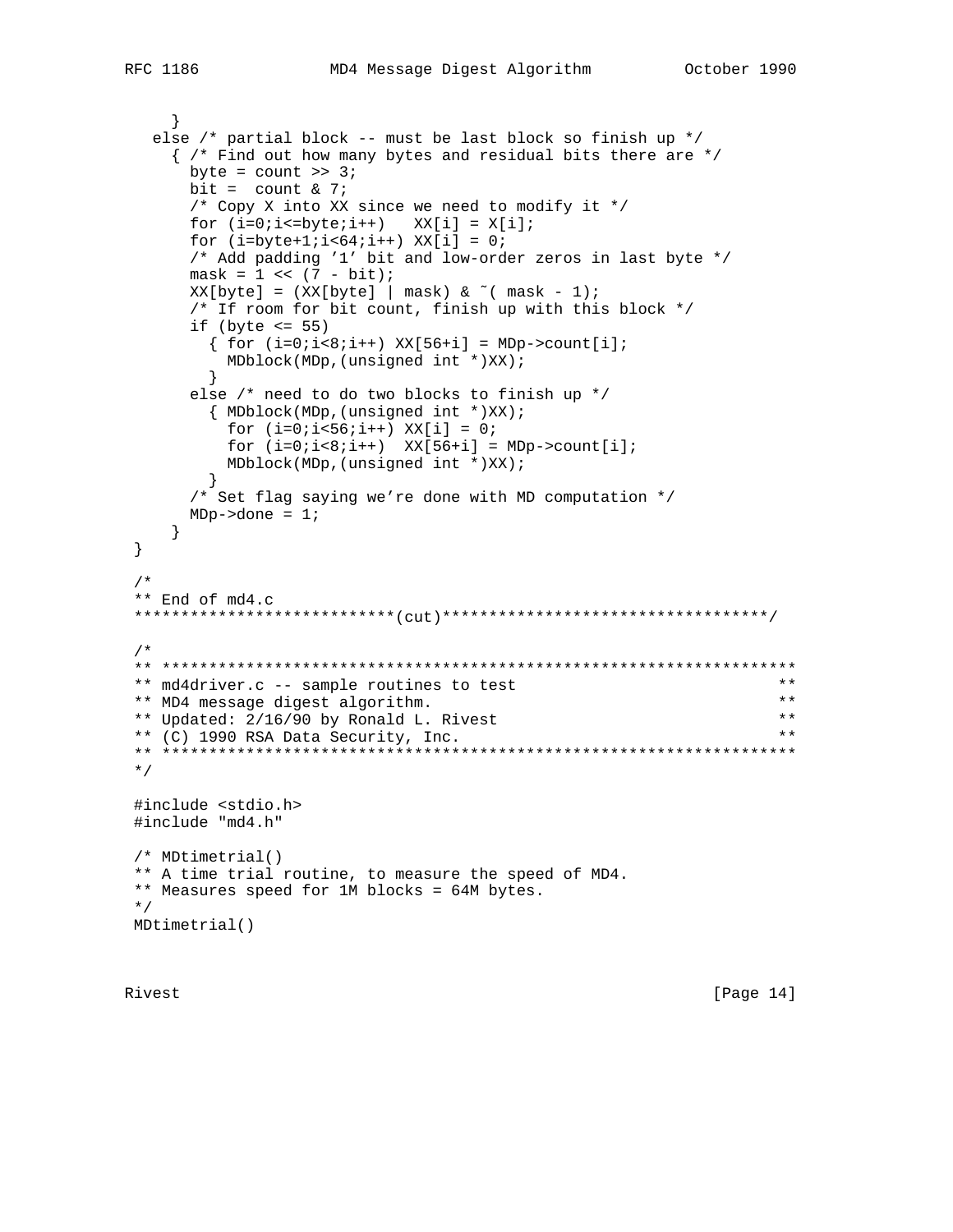```
 { unsigned int X[16];
   MDstruct MD;
   int i;
   double t;
  for (i=0:i<16:i++) X[i] = 0x01234567 + i; printf
  ("MD4 time trial. Processing 1 million 64-character blocks...\n\cdot \cdot \cdot;
   clock();
   MDbegin(&MD);
  for (i=0,i<1000000(i++) MDupdate(&MD, X, 512);
   MDupdate(&MD,X,0);
  t = (double) clock(); /* in microseconds */
  MDprint(\&MD); printf(" is digest of 64M byte test input.\n");
  printf("Seconds to process test input: \frac{2}{\pi},t/1e6);
   printf("Characters processed per second: %ld.\n,(int)(64e12/t));
 }
 /* MDstring(s)
 ** Computes the message digest for string s.
 ** Prints out message digest, a space, the string (in quotes) and a
 ** carriage return.
 */
 MDstring(s)
 unsigned char *s;
{ unsigned int i, len = strlen(s);
   MDstruct MD;
   MDbegin(&MD);
  for (i=0:i+64<=len:i=i+64) MDupdate(&MD, s+i, 512);
   MDupdate(&MD,s+i,(len-i)*8);
  MDprint(&MD);
 printf("\"%s\"\n",s);
 }
 /* MDfile(filename)
 ** Computes the message digest for a specified file.
 ** Prints out message digest, a space, the file name, and a
 ** carriage return.
 */
 MDfile(filename)
 char *filename;
{ FILE *f = fopen(filename,"rb");
   unsigned char X[64];
   MDstruct MD;
   int b;
  if (f == NULL)\{ printf("s can't be opened.)n", filename); return; \} MDbegin(&MD);
  while ((b=fred(X,1,64,f))!=0) MDupdate(\&MD, X, b*8);
```
Rivest [Page 15]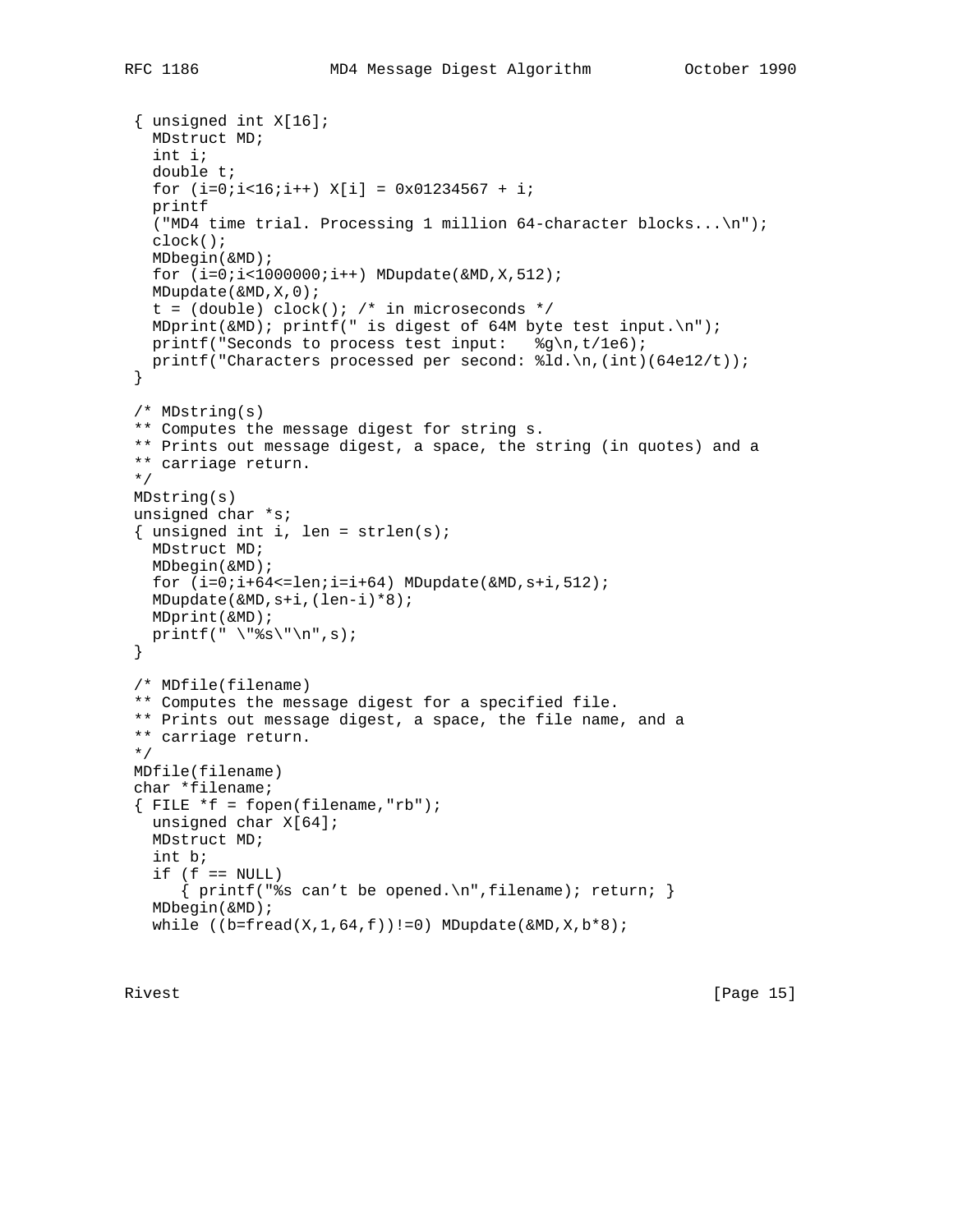```
 MDupdate(&MD,X,0);
   MDprint(&MD);
   printf(" %s\n",filename);
   fclose(f);
 }
 /* MDfilter()
 ** Writes the message digest of the data from stdin onto stdout,
 ** followed by a carriage return.
 */
 MDfilter()
 { unsigned char X[64];
  MDstruct MD;
   int b;
   MDbegin(&MD);
  while ((b=fred(X,1,64,stdin))!=0) MDupdate(\&MD,X,b*8); MDupdate(&MD,X,0);
  MDprint(&MD);
 printf("n");
 }
 /* MDtestsuite()
 ** Run a standard suite of test data.
 */
 MDtestsuite()
\left\{ \right. printf("MD4 test suite results:\n");
   MDstring("");
  MDstring("a");
   MDstring("abc");
   MDstring("message digest");
   MDstring("abcdefghijklmnopqrstuvwxyz");
   MDstring
   ("ABCDEFGHIJKLMNOPQRSTUVWXYZabcdefghijklmnopqrstuvwxyz0123456789");
  MDfile("foo"); /* Contents of file foo are "abc" */
 }
 main(argc,argv)
 int argc;
 char *argv[];
\{ int i;
   /* For each command line argument in turn:
  ** filename -- prints message digest and name of file<br>** -sstring -- prints message digest and contents of :
  ** -sstring -- prints message digest and contents of string<br>** -t -- prints time trial statistics for 64M bytes
                        -- prints time trial statistics for 64M bytes
  ** -x --- execute a standard suite of test data
   ** (no args) -- writes messages digest of stdin onto stdout
   */
```
Rivest [Page 16]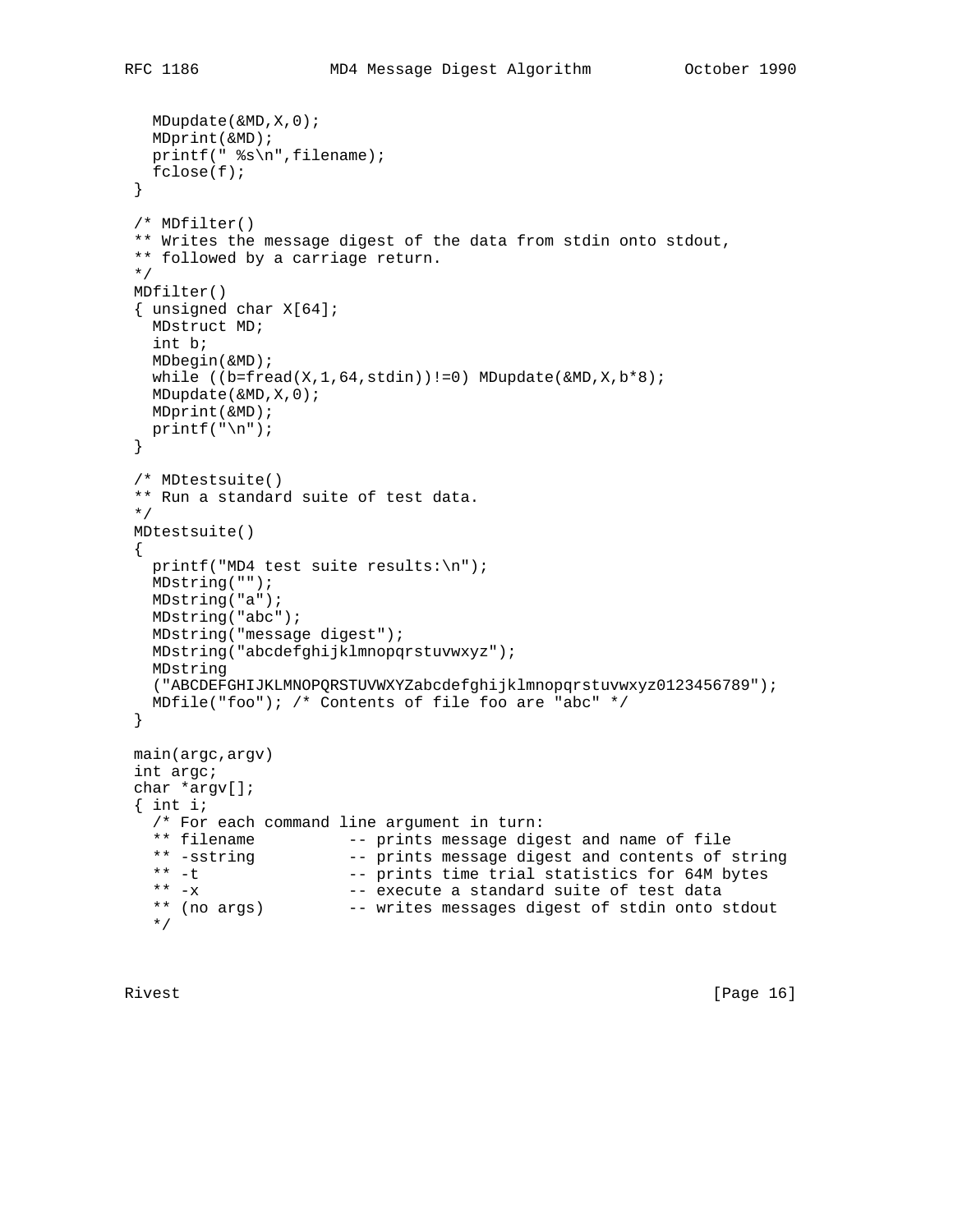```
 if (argc==1) MDfilter();
   else
    for (i=1;i < argc;i++)if (\argv[i][0]=-'-' \& \argv[i][1]=-'s') \text{ MDstring}(\argv[i]+2);else if (strcmp(argv[i],"-t")==0) MDtimetrial();
else if (strcmp(argv[i],"-x")==0) MDtestsuite();
       else MDfile(argv[i]);
 }
 /*
 ** end of md4driver.c
 ****************************(cut)***********************************/
 --------------------------------------------------------------------
 --- Sample session. Compiling and using MD4 on SUN Sparcstation ---
 --------------------------------------------------------------------
 >ls
 total 66
-rw-rw-r-- 1 rivest 3 Feb 14 17:40 abcfile
 -rwxrwxr-x 1 rivest 24576 Feb 17 12:28 md4
-rw-rw-r-- 1 rivest 9347 Feb 17 00:37 md4.c
 -rw-rw-r-- 1 rivest 25150 Feb 17 12:25 md4.doc
-rw-rw-r-- 1 rivest 1844 Feb 16 21:21 md4.h
-rw-rw-r-- 1 rivest 3497 Feb 17 12:27 md4driver.c
 >
 >cc -o md4 -O4 md4.c md4driver.c
 md4.c:
 md4driver.c:
 Linking:
\geq>md4 -x MD4 test suite results:
 31d6cfe0d16ae931b73c59d7e0c089c0 ""
 bde52cb31de33e46245e05fbdbd6fb24 "a"
 a448017aaf21d8525fc10ae87aa6729d "abc"
 d9130a8164549fe818874806e1c7014b "message digest"
 d79e1c308aa5bbcdeea8ed63df412da9 "abcdefghijklmnopqrstuvwxyz"
 043f8582f241db351ce627e153e7f0e4
      "ABCDEFGHIJKLMNOPQRSTUVWXYZabcdefghijklmnopqrstuvwxyz0123456789"
 a448017aaf21d8525fc10ae87aa6729d abcfile
\rightarrow >md4 -sabc -shi
 a448017aaf21d8525fc10ae87aa6729d "abc"
 cfaee2512bd25eb033236f0cd054e308 "hi"
\geq>md4 *
 a448017aaf21d8525fc10ae87aa6729d abcfile
```
Rivest [Page 17]